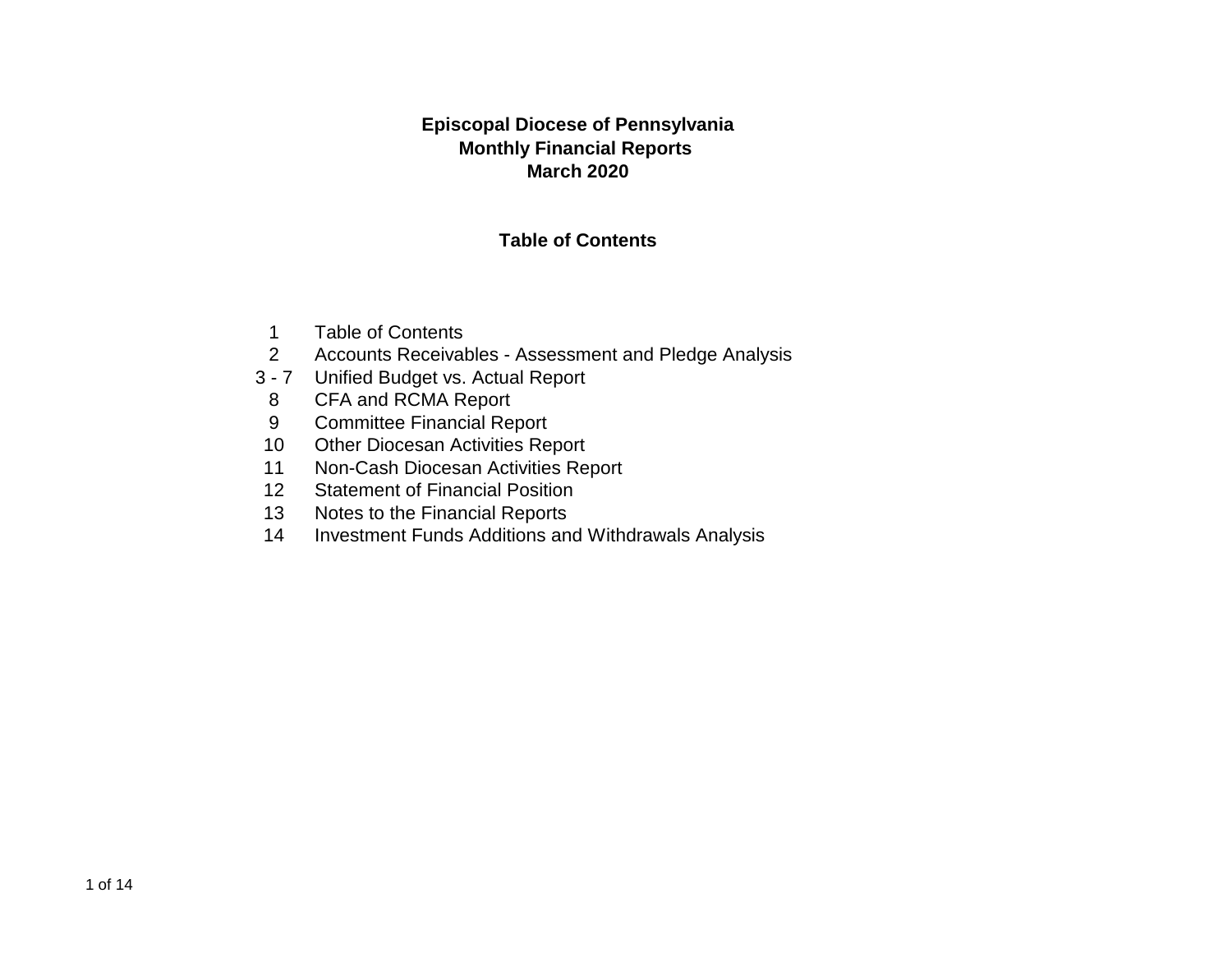### **Episcopal Diocese of Pennsylvania Accounts Receivable Sacred Gifts for Administration, Sacred Gifts for Mission & Assessment Analysis March 2020 YTD**

| 2020                                                 |          | Total          | <b>Total Paid</b> | <b>Total Unpaid</b> | <b>Total % Paid</b> | <b>Total % Unpaid</b> |
|------------------------------------------------------|----------|----------------|-------------------|---------------------|---------------------|-----------------------|
| Sacred Gifts for Support (previously EA)             |          | 1,637,400      | $376,330$ \$      | 1,261,070           | 23%                 | 77%                   |
| <b>Retired Clergy Medical Assessment (RCMA)</b>      |          | 331,790        | 83,836            | 247,954             | 25%                 | 75%                   |
| <b>Clergy Financial Assistance (CFA)</b>             |          | 110,000        | 28,852            | 81,148              | 26%                 | 74%                   |
| <b>Total Assessments</b>                             |          | 2,079,190      | 489,018           | 1,590,172           | 24%                 | 76%                   |
| <b>Sacred Gifts for Mission (previously Pledges)</b> |          | 493,514        | 135,069           | 363,445             | 27%                 | 74%                   |
|                                                      | Total \$ | 2,572,704      | 624,087           | 1,953,617           | 24%                 | 76%                   |
| 2019                                                 |          |                |                   |                     |                     |                       |
| <b>Episcopate Assessment (EA)</b>                    |          | $1,537,500$ \$ | $466,155$ \$      | 1,071,345           | 30%                 | 70%                   |
| <b>Retired Clergy Medical Assessment (RCMA)</b>      |          | 331,790        | 99,985            | 231,805             | 30%                 | 70%                   |
| <b>Clergy Financial Assistance (CFA)</b>             |          | 110,000        | 35,775            | 74,225              | 33%                 | 67%                   |
| <b>Total Assessments</b>                             |          | 1,979,290      | 601,915           | 1,377,375           | 30%                 | 70%                   |
| <b>Pledges</b>                                       |          | 500,929        | 114,602           | 386,327             | 23%                 | 77%                   |
|                                                      | Total    | 2,480,219      | 716,517           | 1,763,702           | 29%                 | 71%                   |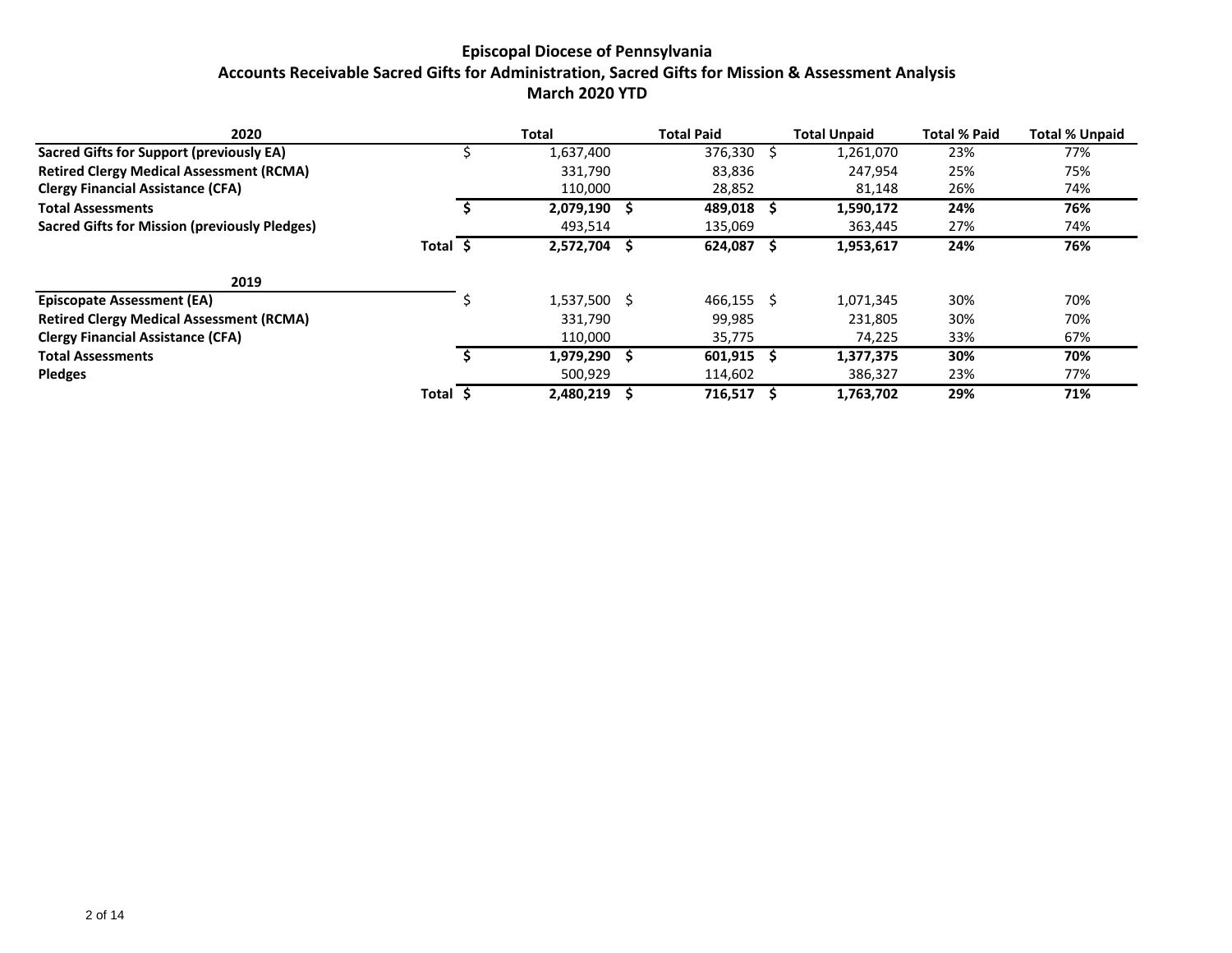|                |                                                  | Actual       | <b>March 2020</b><br><b>Budget</b> |                           | <b>Budget Variance</b> | <b>March 2019</b><br><b>Actual</b> | <b>March 2020</b><br><b>Actual YTD</b> |                   | <b>March 2019</b><br><b>Actual YTD</b> |
|----------------|--------------------------------------------------|--------------|------------------------------------|---------------------------|------------------------|------------------------------------|----------------------------------------|-------------------|----------------------------------------|
|                |                                                  |              |                                    |                           |                        |                                    |                                        | <b>Budget YTD</b> |                                        |
|                | <b>Mission</b>                                   |              |                                    |                           |                        |                                    |                                        |                   |                                        |
| 1              | <b>Mission Revenue</b>                           |              |                                    |                           |                        |                                    |                                        |                   |                                        |
| $\overline{2}$ | <b>Sacred Gifts for Mission</b>                  |              |                                    |                           |                        |                                    |                                        |                   |                                        |
| 3              | <b>Congregational Giving</b>                     | \$<br>77,747 | \$<br>55,000                       | \$                        | 22,747                 | \$<br>2,709                        | \$<br>135,069                          | \$<br>165,000     | \$<br>114,602                          |
| 4              | Less Allowance for non payment                   |              |                                    |                           |                        |                                    |                                        | (12,500)          |                                        |
| 5              | <b>Sacred Gifts for Mission net of Allowance</b> | \$<br>77,747 | \$<br>55,000                       | $\boldsymbol{\mathsf{s}}$ | 22,747                 | \$<br>2,709                        | \$<br>135,069                          | \$<br>152,500     | \$<br>114,602                          |
| 6              | <b>Dedicated Mission Revenue</b>                 |              |                                    |                           |                        |                                    |                                        |                   |                                        |
| $\overline{7}$ | Diocesan Annual Fund                             | \$           | \$                                 | \$                        |                        | \$<br>15                           | \$                                     | \$<br>250         | \$<br>45                               |
| 8              | Anti-Racism                                      | 280          | 150                                |                           | 130                    |                                    | 280                                    | 450               |                                        |
| 9              | Young Adult and Campus Ministry                  |              |                                    |                           |                        |                                    |                                        |                   |                                        |
| 10             | <b>Youth Ministry</b>                            |              |                                    |                           |                        |                                    | 2,450                                  |                   |                                        |
| 11             | <b>City Camps</b>                                |              |                                    |                           |                        |                                    |                                        | 15,925            | 12,000                                 |
| 12             | Servant Year                                     |              |                                    |                           |                        |                                    |                                        |                   |                                        |
| 13             | <b>ECS Darby Mission Contribution</b>            |              |                                    |                           |                        |                                    | 2,073                                  | 1,250             | 2,000                                  |
| 14             | Parker Bulmer                                    | 23,442       | 22,750                             |                           | 692                    | 23,150                             | 23,442                                 | 22,750            | 23,150                                 |
| 15             | Growth Development Fund                          | 4,850        | 25,000                             |                           | (20, 150)              | 41,623                             | 34,850                                 | 75,000            | 85,323                                 |
| 16             | Other Income                                     | 853          | 1,792                              |                           | (939)                  | 1,685                              | 6,003                                  | 5,375             | 9,513                                  |
| 17             | <b>Total Dedicated Mission Revenue</b>           | \$<br>29,425 | \$<br>49,692                       | $\boldsymbol{\$}$         | (20, 267)              | \$<br>66,473                       | \$<br>69,098                           | \$<br>121,000     | \$<br>132,031                          |
| 18             | <b>Total Mission Revenue</b>                     | 107,172      | 104,692                            | \$                        | 2,480                  | \$<br>69,182                       | \$<br>204,167                          | \$<br>273,500     | \$<br>246,633                          |
| 19             | <b>Mission Expenses</b>                          |              |                                    |                           |                        |                                    |                                        |                   |                                        |
| 20             | <b>Diocesan Ministries</b>                       |              |                                    |                           |                        |                                    |                                        |                   |                                        |
| 21             | Anti-Gun Violence Commission                     | \$           |                                    | \$                        |                        | \$                                 | \$                                     | \$<br>625         | \$                                     |
| 22             | Anti-racism                                      |              |                                    |                           |                        | 269                                | 248                                    | 7,500             | 269                                    |
| 23             | Diocesan History Commission                      |              |                                    |                           |                        |                                    |                                        | 750               |                                        |
| 24             | Ecumenical/Interfaith Council                    |              |                                    |                           |                        |                                    |                                        |                   |                                        |
| 25             | <b>Absalom Jones Festival</b>                    |              |                                    |                           |                        |                                    | 4,548                                  | 5,000             | 5,558                                  |
| 26             | Anti-Human Trafficking                           |              |                                    |                           |                        |                                    |                                        | 1,250             |                                        |
| 27             | <b>Cultural Ministries</b>                       |              |                                    |                           |                        | 637                                |                                        | 3,750             | 780                                    |
| 28             | Veterans' Ministry Initiative                    |              |                                    |                           |                        | 222                                | 863                                    | 1,625             | 852                                    |
| 29             | <b>Global Mission Commission</b>                 |              |                                    |                           |                        |                                    |                                        | 1,250             |                                        |
| 30             | Total Diocesan Ministries \$                     |              | \$                                 | \$                        |                        | \$<br>1,128                        | \$<br>5,659                            | \$<br>21,750      | \$<br>7,459                            |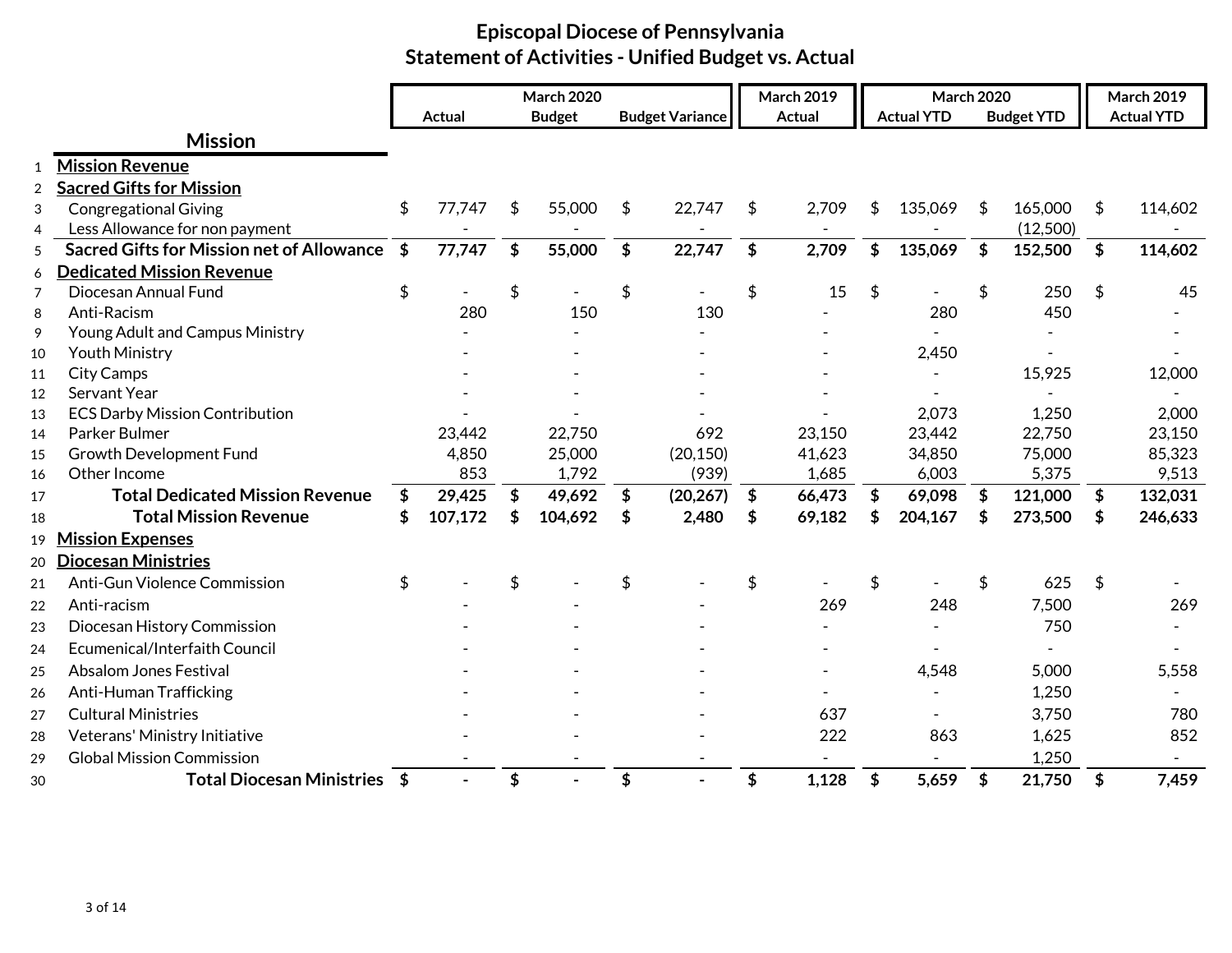|    |                                            |               | <b>March 2020</b> |                        |                           | <b>March 2019</b> | March 2020        |                   |                           | <b>March 2019</b> |
|----|--------------------------------------------|---------------|-------------------|------------------------|---------------------------|-------------------|-------------------|-------------------|---------------------------|-------------------|
|    |                                            | <b>Actual</b> | <b>Budget</b>     | <b>Budget Variance</b> |                           | <b>Actual</b>     | <b>Actual YTD</b> | <b>Budget YTD</b> |                           | <b>Actual YTD</b> |
| 31 | <b>Program Grants to Congregations</b>     |               |                   |                        |                           |                   |                   |                   |                           |                   |
| 32 | Calvary/St. Augustine                      | \$            | \$                | \$                     | \$                        |                   | \$<br>3,500       | \$<br>3,500       | \$                        |                   |
| 33 | Church of the Advocate, Phila.             |               |                   |                        |                           | 833               |                   |                   |                           | 2,500             |
| 34 | Church of the Annunciation, Phila.         |               |                   |                        |                           |                   | 2,250             | 2,250             |                           |                   |
| 35 | Darby Mission                              | 1,000         | 833               | 167                    |                           |                   | 1,600             | 2,500             |                           | 250               |
| 36 | <b>Emmanuel Resurrection, Holmesburg</b>   |               |                   |                        |                           |                   |                   |                   |                           |                   |
| 37 | Holy Trinity, Lansdale                     |               |                   |                        |                           | 1,250             |                   |                   |                           | 3,750             |
| 38 | <b>Incarnation Holy Sacrament</b>          | 667           | 667               |                        |                           | 667               | 2,000             | 2,000             |                           | 2,000             |
| 39 | Incarnation, Morrisville                   |               |                   |                        |                           |                   |                   |                   |                           | 3,000             |
| 40 | St. Francis in the Fields, Malvern         |               |                   |                        |                           |                   |                   |                   |                           |                   |
| 41 | St. James School and Church                |               |                   |                        |                           |                   |                   |                   |                           |                   |
| 42 | St. Luke's, Germantown                     |               |                   |                        |                           | 833               |                   |                   |                           | 2,500             |
| 43 | St. Mark's, Frankford                      |               |                   |                        |                           |                   |                   |                   |                           |                   |
| 44 | St. Mary's, Chester                        | 1,250         | 1,250             |                        |                           | 1,250             | 3,750             | 3,750             |                           | 3,750             |
| 45 | St. Mary's, Hamilton Village               |               |                   |                        |                           |                   |                   |                   |                           |                   |
| 46 | St. Paul's, Chester                        |               |                   |                        |                           |                   |                   |                   |                           |                   |
| 47 | St. Paul's, Elkins Park                    |               |                   |                        |                           |                   |                   |                   |                           | 2,000             |
| 48 | St. Peter's, Phoenixville                  | 833           | 833               |                        |                           |                   | 2,500             | 2,500             |                           | 5,000             |
| 49 | St. Simon the Cyrenian, Philadelphia       |               |                   |                        |                           | 750               |                   |                   |                           | 2,250             |
| 50 | St. Stephen's, Clifton Heights             |               |                   |                        |                           |                   |                   |                   |                           | 2,400             |
| 51 | St. Stephen's, Norwood                     |               |                   |                        |                           |                   |                   |                   |                           | 2,500             |
| 52 | Trinity, Boothwyn                          |               |                   |                        |                           |                   |                   |                   |                           |                   |
| 53 | Trinity, Coatesville                       |               |                   |                        |                           |                   | 2,000             | 2,000             |                           | 2,500             |
| 54 | Total Program Grants to Congregations \$   | 3,750         | \$<br>3,583       | \$<br>167              | $\boldsymbol{\mathsf{S}}$ | 5,583             | \$<br>17,600      | \$<br>18,500      | $\boldsymbol{\mathsf{s}}$ | 34,400            |
| 55 | <b>Mission Congregations (DCMM)</b>        |               |                   |                        |                           |                   |                   |                   |                           |                   |
| 56 | Christ and St. Ambrose, Philadelphia       | \$<br>8,604   | \$<br>12,333      | \$<br>(3,729)          | $\sqrt{5}$                | 11,445            | \$<br>43,328      | \$<br>37,000      | \$                        | 37,331            |
| 57 | Church of the Advocate, Philadelphia       | (426)         | 11,533            | (11,960)               |                           | 12,350            | 21,515            | 34,600            |                           | 33,921            |
| 58 | Church of the Advocate, Philadelphia - Lay |               |                   |                        |                           |                   |                   |                   |                           |                   |
| 59 | Free Church of St. John, Philadelphia      |               |                   |                        |                           | 800               |                   |                   |                           | (176)             |
| 60 | St. Dismas Prison Mission                  |               |                   |                        |                           | 224               |                   | 675               |                           | 668               |
| 61 | St. Gabriel's, Philadelphia                | 3,845         | 11,167            | (7, 322)               |                           | 10,185            | 34,151            | 33,500            |                           | 31,009            |
| 62 | St. Mary's, Chester                        | 5,269         | 8,975             | (3,706)                |                           | 8,434             | 25,487            | 26,925            |                           | 25,297            |
| 63 | Total Mission Congregations (DCMM) \$      | 17,292        | \$<br>44,008      | \$<br>(26,716)         | $\frac{1}{2}$             | 43,437            | \$<br>124,482     | \$<br>132,700     | \$                        | 128,050           |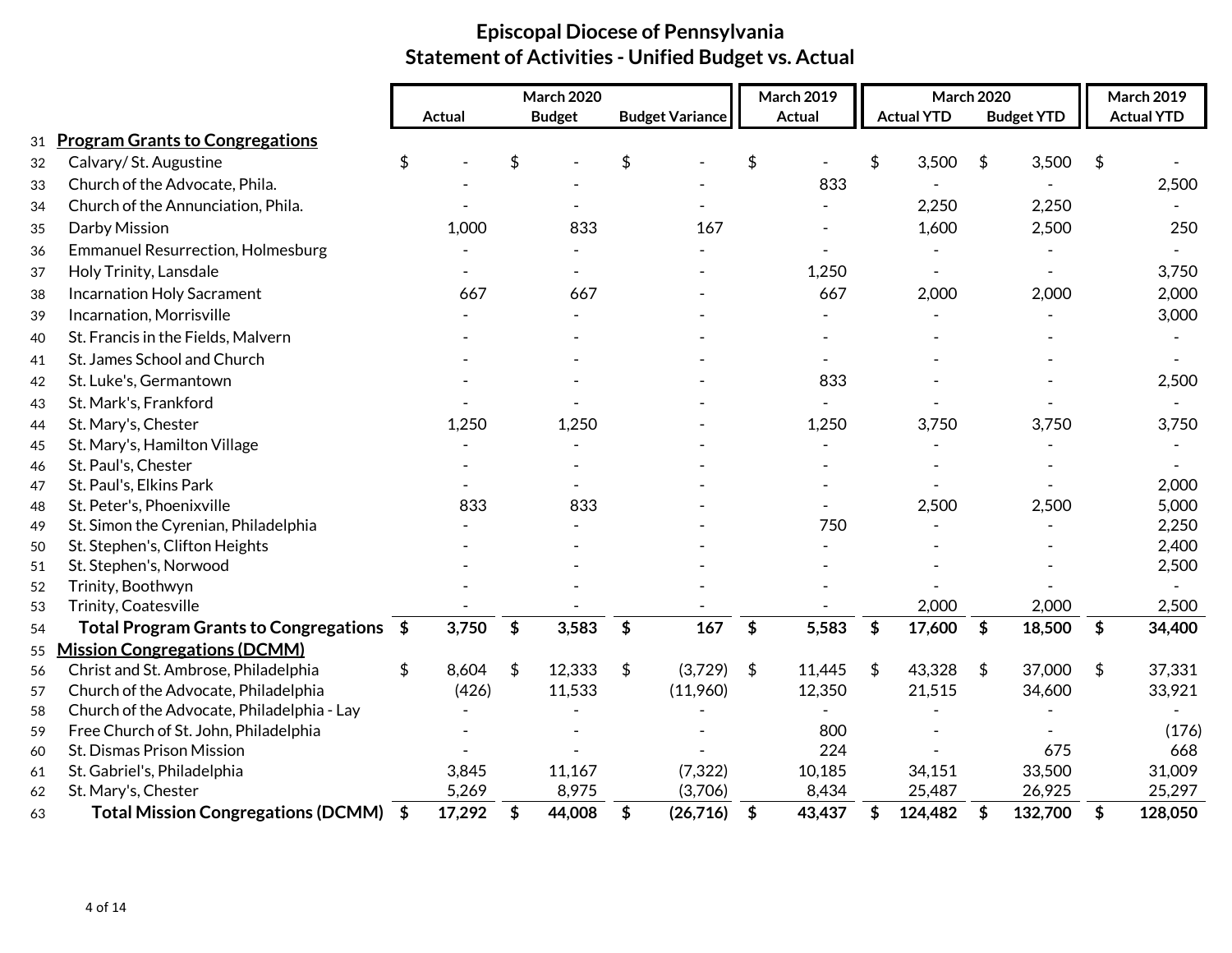|          |                                                  |                           |          |                           | <b>March 2020</b> |                           |                        |                            | <b>March 2019</b> | <b>March 2020</b>         |                   |                           | <b>March 2019</b> |                         |                   |
|----------|--------------------------------------------------|---------------------------|----------|---------------------------|-------------------|---------------------------|------------------------|----------------------------|-------------------|---------------------------|-------------------|---------------------------|-------------------|-------------------------|-------------------|
|          |                                                  |                           | Actual   |                           | <b>Budget</b>     |                           | <b>Budget Variance</b> |                            | <b>Actual</b>     |                           | <b>Actual YTD</b> |                           | <b>Budget YTD</b> |                         | <b>Actual YTD</b> |
| 64       | New Ministries & Plants Vicar Comp. & Ben.       |                           |          |                           |                   |                           |                        |                            |                   |                           |                   |                           |                   |                         |                   |
| 65       | Darby Mission                                    |                           | 3,893    | \$                        | 8,308             | S                         | (4, 416)               | \$                         | 8,109             | \$.                       | 23,357            | \$                        | 24,925            | -S                      | 23,526            |
| 66       | St. John's at Diocesan Center                    |                           | 12       |                           |                   |                           | 12                     |                            | 6,188             |                           | 35                |                           |                   |                         | 18,563            |
| 67       | St. Stephen's, Philadelphia                      |                           |          |                           |                   |                           |                        |                            | 2,601             |                           |                   |                           |                   |                         | 7,802             |
| 68       | Total New Min. & Plants Vicar C. & B. \$         |                           | 3,905    | \$                        | 8,308             | $\boldsymbol{\mathsf{s}}$ | (4, 404)               | $\boldsymbol{\mathsf{s}}$  | 16,897            | $\boldsymbol{\mathsf{s}}$ | 23,392            | \$                        | 24,925            | \$                      | 49,891            |
| 69       | Emergency Prop. Repairs Mission Congr.           |                           | 4,037    |                           | 2,917             |                           | 1,121                  |                            |                   |                           | 4,037             |                           | 8,750             |                         |                   |
| 70       | Mission Congregations (DCMM) \$                  |                           | 25,234   | \$                        | 55,233            | \$                        | (29,999)               | \$                         | 60,334            | \$                        | 151,911           | \$                        | 166,375           | \$                      | 177,941           |
| 71       | <b>Youth Ministries</b>                          |                           |          |                           |                   |                           |                        |                            |                   |                           |                   |                           |                   |                         |                   |
| 72       | Administration                                   | S                         |          | \$                        |                   | \$                        |                        | \$                         |                   |                           |                   |                           |                   |                         |                   |
| 73       | <b>Youth Ministry</b>                            |                           | 62       |                           | 2,350             |                           | (2, 288)               |                            | 141               |                           | 1,859             |                           | 7,050             |                         | 1,467             |
| 74       | City Camp                                        |                           |          |                           |                   |                           |                        |                            | 69                |                           |                   |                           | 20,700            |                         | 464               |
| 75       | Episcopal Church Camp Scholarships               |                           |          |                           |                   |                           |                        |                            |                   |                           |                   |                           | 2,500             |                         | 1,000             |
| 76       | <b>Campus Ministry (includes Peer Ministers)</b> |                           | 750      |                           | 1,250             |                           | (500)                  |                            |                   |                           | 2,250             |                           | 3,750             |                         |                   |
| 77       | TEC and Province III (includes EYE)              |                           |          |                           |                   |                           |                        |                            | 620               |                           |                   |                           | 1,650             |                         | 620               |
| 78       | Servant Year                                     |                           | 584      |                           | 1,667             |                           | (1,082)                |                            | 586               |                           | 3,367             |                           | 5,000             |                         | 1,758             |
| 79       | Total Family and Youth Ministries \$             |                           | 1,396    | \$                        | 5,267             | $\boldsymbol{\$}$         | (3,870)                | $\frac{1}{2}$              | 1,416             | \$                        | 7,476             | \$                        | 40,650            | \$                      | 5,309             |
| 80       | <b>Growth Development Fund</b>                   |                           |          |                           |                   |                           |                        |                            |                   |                           |                   |                           |                   |                         |                   |
| 81       | Growth Development Fund                          |                           | 4,850    | \$                        | 25,000            | \$                        | (20, 150)              | \$                         | 41,623            | \$                        | 34,850            |                           | 75,000            | \$                      | 85,323            |
| 82       | Total Growth Development Fund \$                 |                           | 4,850    | $\boldsymbol{\mathsf{S}}$ | 25,000            | \$                        | (20, 150)              | $\boldsymbol{\mathsf{\$}}$ | 41,623            | \$                        | 34,850            | \$                        | 75,000            | \$                      | 85,323            |
| 83       | <b>Congregational Development and Support</b>    |                           |          |                           |                   |                           |                        |                            |                   |                           |                   |                           |                   |                         |                   |
| 84       | <b>Support for Congregations</b>                 |                           |          |                           |                   |                           |                        | \$                         |                   |                           |                   |                           | 5,000             | \$                      |                   |
| 85       | <b>Total Congregational Dev/Support</b>          | $\boldsymbol{\mathsf{s}}$ |          | $\overline{\mathbf{s}}$   |                   | $\overline{\mathbf{s}}$   |                        | $\overline{\mathbf{s}}$    |                   | $\overline{\mathbf{s}}$   |                   | \$                        | 5,000             | $\overline{\mathbf{s}}$ |                   |
| 86       | <b>Parker Bulmer Outreach Mission</b>            |                           |          |                           |                   |                           |                        |                            |                   |                           |                   |                           |                   |                         |                   |
| 87       | Parker Bulmer Outreach Mission                   |                           | 7,500    | \$                        | 7,583             | \$                        | (83)                   | \$                         | 7,500             | \$                        | 22,500            | \$                        | 22,750            | \$                      | 22,500            |
| 88       | <b>Total Parker Bulmer Outreach Mission</b>      | \$                        | 7,500    | $\boldsymbol{\mathsf{S}}$ | 7,583             | \$                        | (83)                   | \$                         | 7,500             | \$                        | 22,500            | $\boldsymbol{\mathsf{s}}$ | 22,750            | \$                      | 22,500            |
| 89       | <b>Mission of Greater Church</b>                 |                           |          |                           |                   |                           |                        |                            |                   |                           |                   |                           |                   |                         |                   |
| 90       | Pledge to The Episcopal Church (TEC)             | \$                        | 71,697   | \$                        | 82,500            |                           |                        | \$                         | 42,917            |                           | 215,092           | \$                        | 247,500           | \$                      | 128,750           |
| 91       | <b>Province III Dues</b>                         |                           |          |                           |                   |                           |                        |                            |                   |                           |                   |                           | 5,000             |                         |                   |
| 92       | Province III Expenses                            |                           |          |                           |                   |                           |                        |                            |                   |                           |                   |                           | 750               |                         |                   |
| 93       | Millennium Development Goals                     |                           |          |                           |                   |                           |                        |                            |                   |                           |                   |                           |                   |                         |                   |
| 94       | <b>Total Mission of Greater Church</b>           | $\boldsymbol{\mathsf{s}}$ | 71,697   | \$                        | 82,500            | \$                        |                        | \$                         | 42,917            | \$                        | 215,092           | \$                        | 253,250           | \$                      | 128,750           |
| 95<br>96 | <b>Total Mission Expenses</b>                    |                           | 114,428  | \$                        | 179,167           | \$                        | (53,936)               | \$                         | 160,501           | \$                        | 455,089           | \$                        | 603,275           | \$                      | 461,682           |
| 97       | <b>Mission Surplus/(Deficit)</b>                 | \$                        | (7, 256) | \$                        | (74, 475)         | \$                        | 56,417                 | \$                         | (91, 319)         | S                         | (250, 922)        | S                         | (329, 775)        | S                       | (215, 049)        |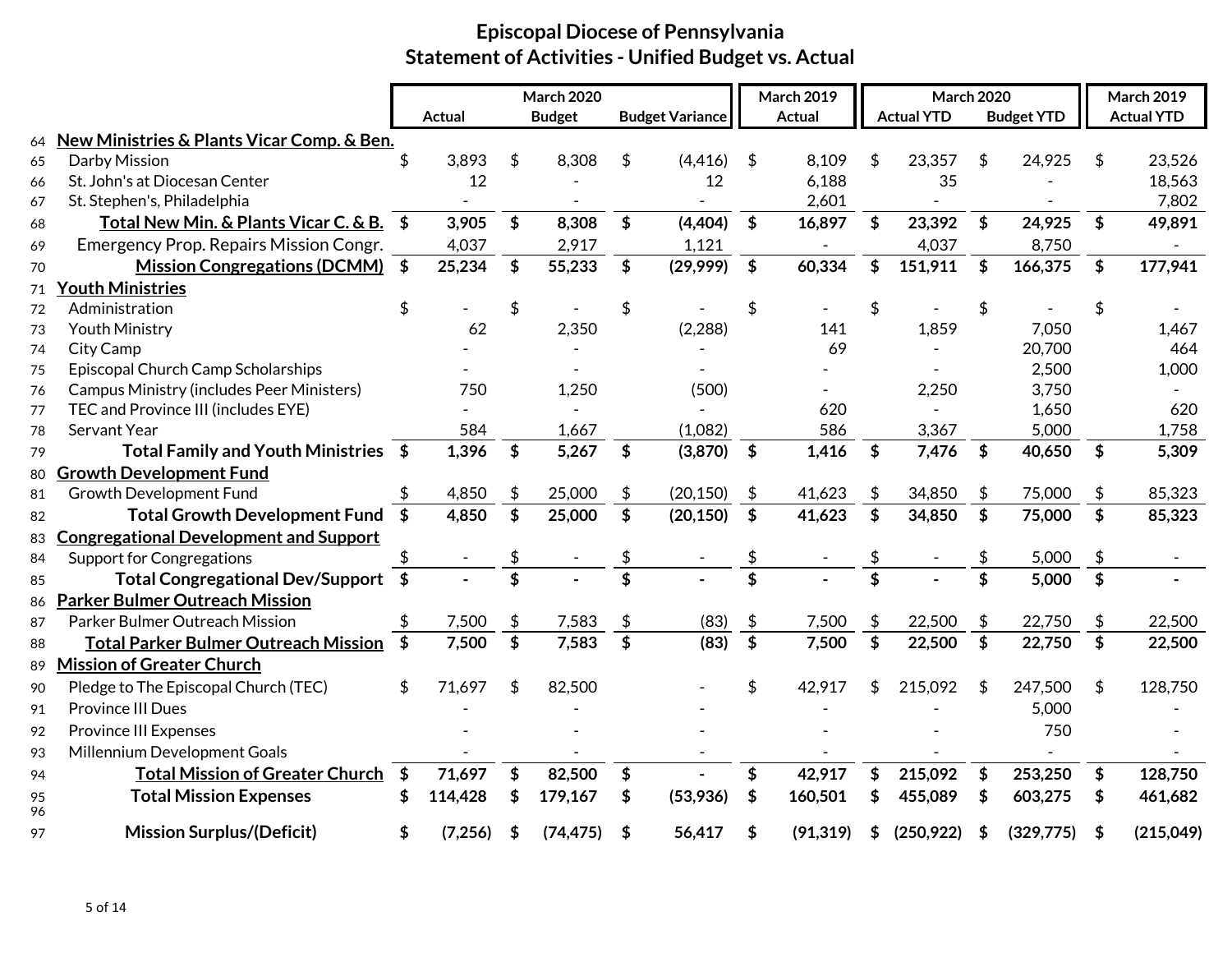|            |                                             |     |         |     | <b>March 2020</b> |                           |                        |               | <b>March 2019</b> | <b>March 2020</b> |    |                   |                    | March 2019        |
|------------|---------------------------------------------|-----|---------|-----|-------------------|---------------------------|------------------------|---------------|-------------------|-------------------|----|-------------------|--------------------|-------------------|
|            |                                             |     | Actual  |     | <b>Budget</b>     |                           | <b>Budget Variance</b> |               | <b>Actual</b>     | <b>Actual YTD</b> |    | <b>Budget YTD</b> |                    | <b>Actual YTD</b> |
| 98         | <b>Support</b>                              |     |         |     |                   |                           |                        |               |                   |                   |    |                   |                    |                   |
| 99         | <b>Support Revenue - Regular</b>            |     |         |     |                   |                           |                        |               |                   |                   |    |                   |                    |                   |
| 100        | <b>Sacred Gifts for Support</b>             | \$  | 199,393 | \$. | 136,450           | \$                        | 62,943                 | \$            | 170,104           | \$<br>376,330     | \$ | 409,350           | \$                 | 466,155           |
| 101        | Less Allowance for non-payment              |     |         |     |                   |                           |                        |               |                   |                   |    |                   |                    |                   |
| 102        | <b>Net Sacred Gifts for Support</b>         | \$  | 199,393 |     | 136,450           | \$                        | 62,943                 | \$            | 170,104           | \$<br>376,330     | \$ | 409,350           | \$                 | 466,155           |
| 103        | <b>Endowment Distribution</b>               |     | 399,581 |     | 472,750           |                           | (73, 169)              | \$            | 421,052           | \$<br>399,581     | \$ | 472,750           | \$                 | 421,052           |
| 104        | <b>Endowment Income</b>                     | -\$ | 399,581 |     | 472,750           | \$                        | (73, 169)              | \$            | 421,052           | \$<br>399,581     | \$ | 472,750           | \$                 | 421,052           |
| 105        | Transfers from Closed Church Property Fund  |     | 20,293  |     | 32,400            |                           | (12, 107)              |               | (31, 272)         | 59,636            |    | 97,200            |                    | 22,514            |
| 106        | <b>Total Support Revenue - Regular</b>      | \$  | 619,267 |     | 641,600           | \$                        | (22, 333)              | \$            | 559,884           | \$<br>835,547     | \$ | 979,300           | \$                 | 909,721           |
| 107        | <b>Support Revenue - Special</b>            |     |         |     |                   |                           |                        |               |                   |                   |    |                   |                    |                   |
| 108        | <b>Diocesan Convention Revenue</b>          |     |         | \$  |                   | \$                        |                        |               |                   |                   |    |                   | \$                 |                   |
| 109        | Property Rental Income from Closed Churches |     | 231     |     | 5,000             |                           | (4,769)                |               | 54,811            | 3,981             |    | 15,000            |                    | 61,177            |
| 110        | Flagg Trust Income                          |     |         |     |                   |                           |                        |               |                   | 28,167            |    | 9,000             |                    | 21,176            |
| 111        | Rent from Church Foundation                 |     |         |     |                   |                           |                        |               |                   | 6,320             |    | 6,400             |                    |                   |
| 112        | Other Income                                |     |         |     |                   |                           |                        |               |                   |                   |    |                   |                    |                   |
| 113        | Total Support Revenue - Special \$          |     | 231     | \$  | 5,000             | $\boldsymbol{\mathsf{s}}$ | (4,769)                | $\sqrt{5}$    | 54,811            | \$<br>38,468      | \$ | 30,400            | $\mathbf{\hat{S}}$ | 82,354            |
| 114        |                                             |     |         |     |                   |                           |                        |               |                   |                   |    |                   |                    |                   |
| 115        | <b>Total Support Revenue</b>                | \$  | 619,498 |     | 646,600           | \$                        | (27, 102)              | \$            | 614,695           | 874,015           | S  | 1,009,700         | \$                 | 992,074           |
|            | 116 Support Expenses                        |     |         |     |                   |                           |                        |               |                   |                   |    |                   |                    |                   |
|            | 117 Staff Compensation & Benefits           |     |         |     |                   |                           |                        |               |                   |                   |    |                   |                    |                   |
| 118        | Diocesan Bishop<br><b>Assisting Bishops</b> |     | 13,727  | \$  | 24,917            | \$                        | (11, 190)              | \$            | 23,967            | \$<br>73,260      | \$ | 74,750<br>1,250   | \$                 | 71,902            |
| 119        | Canons for Growth, Support & Mission        |     | 24,036  |     | 45,983            |                           | (21,948)               |               | 45,588            | 134,619           |    | 137,950           |                    | 136,701           |
| 120        | Finance, IT & Property                      |     | 23,100  |     | 38,525            |                           | (15, 425)              |               | 38,214            | 118,017           |    | 115,575           |                    | 115,965           |
| 121<br>122 | <b>Youth Ministries</b>                     |     |         |     |                   |                           |                        |               | 4,065             | 928               |    |                   |                    | 12,298            |
| 123        | Deployment & Transition                     |     | 11,177  |     | 18,400            |                           | (7, 223)               |               | 18,102            | 45,069            |    | 55,200            |                    | 53,923            |
| 124        | Communications                              |     | 7,570   |     | 13,600            |                           | (6,030)                |               | 11,865            | 36,150            |    | 40,800            |                    | 35,591            |
| 125        | <b>Administrative Support</b>               |     | 13,000  |     | 20,967            |                           | (7,966)                |               | 23,590            | 63,009            |    | 62,900            |                    | 70,447            |
| 126        | <b>Retired Clergy Chaplains</b>             |     | (3,838) |     | 1,933             |                           | (5,771)                |               | 4,436             | 486               |    | 5,800             |                    | 12,643            |
| 127        | Total Staff Compensation & Benefits \$      |     | 88,772  |     | 164,325           | \$                        | (75, 553)              | $\frac{1}{2}$ | 169,828           | \$<br>471,539     | \$ | 494,225           | \$                 | 509,470           |
|            |                                             |     |         |     |                   |                           |                        |               |                   |                   |    |                   |                    |                   |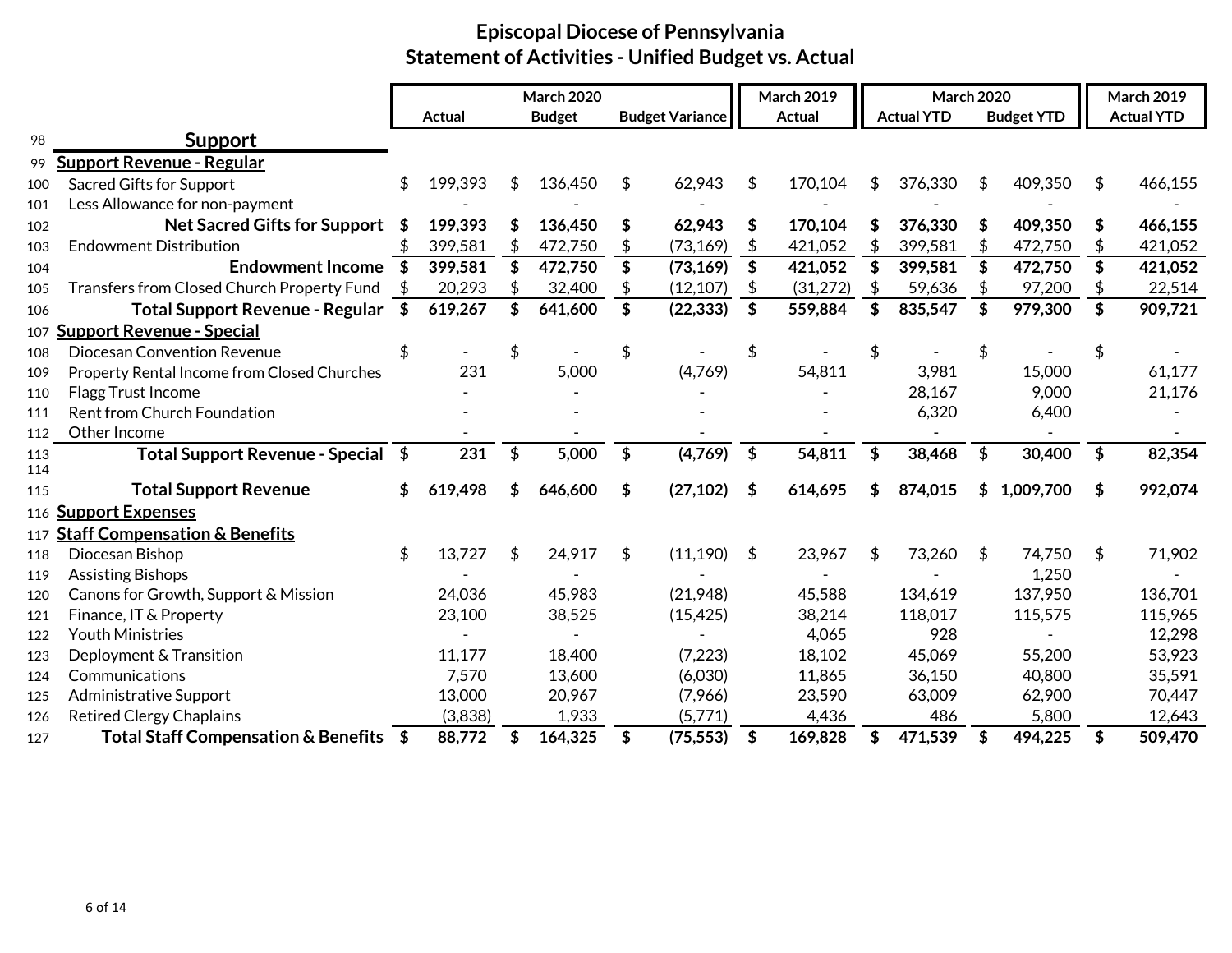|            |                                               |                           |               |                           | <b>March 2020</b> |                           |                        |                           | March 2019    | <b>March 2020</b> |                   |                    |                   | <b>March 2019</b> |                   |
|------------|-----------------------------------------------|---------------------------|---------------|---------------------------|-------------------|---------------------------|------------------------|---------------------------|---------------|-------------------|-------------------|--------------------|-------------------|-------------------|-------------------|
|            |                                               |                           | <b>Actual</b> |                           | <b>Budget</b>     |                           | <b>Budget Variance</b> |                           | <b>Actual</b> |                   | <b>Actual YTD</b> |                    | <b>Budget YTD</b> |                   | <b>Actual YTD</b> |
|            | 128 Operations                                |                           |               |                           |                   |                           |                        |                           |               |                   |                   |                    |                   |                   |                   |
| 129        | Rent                                          |                           |               | \$                        |                   | \$                        |                        | \$                        | 20,213        | \$                |                   | \$                 |                   | \$                | 60,638            |
| 130        | Occupancy                                     |                           | 15,426        |                           | 9,275             |                           | 6,151                  |                           | 1,600         |                   | 74,380            |                    | 27,825            |                   | 18,009            |
| 131        | Professional and Legal                        |                           | 6,524         |                           | 4,167             |                           | 2,357                  |                           | 5,071         |                   | 27,856            |                    | 12,500            |                   | 10,997            |
| 132        | Archives (Lutheran Seminary)                  |                           |               |                           |                   |                           |                        |                           |               |                   |                   |                    |                   |                   | 15,000            |
| 133        | <b>Financial Audit</b>                        |                           |               |                           |                   |                           |                        |                           |               |                   |                   |                    |                   |                   |                   |
| 134        | Office & Operations                           |                           | 19,255        |                           | 14,583            |                           | 4,672                  |                           | 10,650        |                   | 45,439            |                    | 43,750            |                   | 42,740            |
| 135        | Miscellaneous                                 |                           |               |                           |                   |                           |                        |                           |               |                   |                   |                    |                   |                   |                   |
| 136        | Title IV Intake Officer                       |                           |               |                           |                   |                           |                        |                           |               |                   |                   |                    | 1,250             |                   |                   |
| 137        | Deployment & Ordination                       |                           |               |                           |                   |                           |                        |                           | 443           |                   | 1,759             |                    | 12,500            |                   | 3,685             |
| 138        | Retired Lay Medical & Dental Insurance        |                           | 5,376         |                           | 5,750             |                           | (374)                  |                           | 3,742         |                   | 16,125            |                    | 17,250            |                   | 14,725            |
| 139        | <b>Total Operations</b>                       | $\sqrt{5}$                | 46,581        | $\boldsymbol{\mathsf{s}}$ | 33,775            | $\boldsymbol{\mathsf{s}}$ | 12,806                 | $\boldsymbol{\mathsf{s}}$ | 41,719        | \$                | 165,560           | $\mathbf{\hat{S}}$ | 115,075           | $\frac{4}{5}$     | 165,795           |
|            | 140 Property Expenses                         |                           |               |                           |                   |                           |                        |                           |               |                   |                   |                    |                   |                   |                   |
| 141        | <b>Closed Church Property Expenses</b>        |                           | 17,221        | \$                        | 25,000            | \$                        | (7,779)                | \$                        | 12,418        | \$                | 44,927            | \$                 | 75,000            | \$                | 57,720            |
| 142        | <b>Wapiti Property Expenses</b>               |                           | 1,803         |                           | 9,167             |                           | (7, 363)               |                           | 8,403         |                   | 6,158             |                    | 27,500            |                   | 15,098            |
| 143        | <b>Wapiti Property Manager</b>                |                           | 1,500         |                           | 3,233             |                           | (1,733)                |                           | 2,718         |                   | 12,531            |                    | 9,700             |                   | 10,873            |
| 144        | Total Property Expenses \$                    |                           | 20,524        | \$                        | 37,400            | \$                        | (16, 876)              | \$                        | 23,540        | $$^{\circ}$       | 63,617            | \$                 | 112,200           | \$                | 83,691            |
|            | 145 Diocesan Life                             |                           |               |                           |                   |                           |                        |                           |               |                   |                   |                    |                   |                   |                   |
| 146        | Education                                     | \$                        |               | \$                        |                   | \$                        |                        | \$                        |               | \$                |                   | \$                 | 500               | \$                |                   |
| 147        | Communication                                 |                           | 32            |                           | 5,417             |                           | (5,385)                |                           | 14,239        |                   | 3,156             |                    | 16,250            |                   | 23,883            |
| 148        | Travel for Mission & Administration           |                           | 886           |                           | 5,000             |                           | (4, 114)               |                           | 6,474         |                   | 9,018             |                    | 15,000            |                   | 23,253            |
| 149        | Diocesan Events                               |                           | 1,285         |                           | 3,125             |                           | (1,840)                |                           | 2,467         |                   | 8,839             |                    | 9,375             |                   | 8,031             |
| 150        | Diocesan Convention                           |                           |               |                           |                   |                           |                        |                           |               |                   |                   |                    |                   |                   |                   |
| 151        | <b>General Convention</b>                     |                           |               |                           |                   |                           |                        |                           |               |                   |                   |                    |                   |                   |                   |
| 152        | <b>Total Diocesan Life</b>                    | $\boldsymbol{\mathsf{s}}$ | 2,202         | \$                        | 13,542            | \$                        | (11, 339)              | \$                        | 23,180        | \$                | 21,013            | \$                 | 41,125            | \$                | 55,167            |
| 153<br>154 | <b>Total Support Expenses</b>                 | \$                        | 158,079       | \$                        | 249,042           | \$                        | (90, 963)              | \$                        | 258,266       |                   | 721,728           | \$                 | 762,625           | \$                | 814,123           |
| 155<br>156 | <b>Support Surplus/(Deficit)</b>              | \$                        | 461,419       | \$                        | 397,558           | \$                        | 63,861                 | \$                        | 356,430       | \$                | 152,287           | \$                 | 247,075           | \$                | 177,952           |
| 157<br>158 | Total Mission & Support Surplus/(Deficit)     | \$                        | 454,164       | \$                        | 323,083           | \$                        | 120,278                | \$                        | 265,111       | \$                | (98, 635)         | \$                 | (82,700)          | $\frac{1}{2}$     | (37,097)          |
| 159<br>160 | <b>Endowment Fund Transfer</b>                |                           | 22,531        |                           | 22,531            |                           |                        |                           | 218,425       |                   | 67,593            |                    | 67,593            |                   | 218,425           |
| 161        | <b>Total Surplus/(Deficit) after Transfer</b> |                           | 476,695       | \$                        | 345,614           | \$                        | 120,278                |                           | 483,536       | -S                | $(31,042)$ \$     |                    | (15, 107)         | - \$              | 181,328           |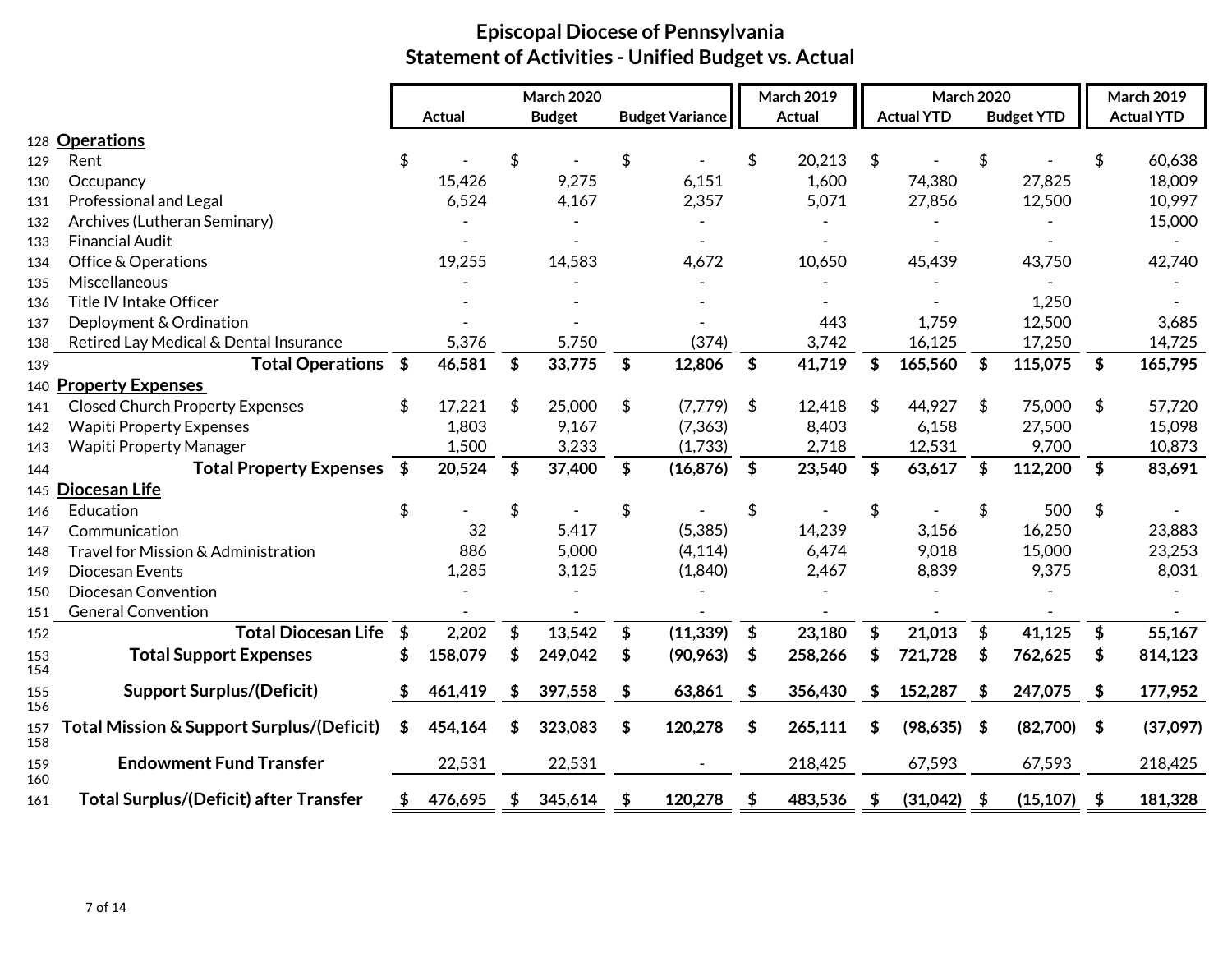## **Episcopal Diocese of Pennsylvania Statement of Activities - CFA and RCMA 2020 - YTD**

|                                            | <b>March 2020</b><br><b>Actual YTD</b> | <b>Budget</b><br>2020 | 2020 Budget<br>Variance | % of 2020<br><b>Budget Used</b> |
|--------------------------------------------|----------------------------------------|-----------------------|-------------------------|---------------------------------|
| <b>Clergy Financial Assistance</b>         |                                        |                       |                         |                                 |
| Assessment Income                          | \$<br>23,852                           | \$<br>90,000          | \$<br>(66, 148)         | 26.5%                           |
| Expense                                    | 7,925                                  | 90,000                | (82,075)                | 8.8%                            |
| Total Clergy Financial Assistance \$       | 15,927                                 | \$                    | \$<br>15,927            |                                 |
| <b>Sabbatical Leave Fund</b>               |                                        |                       |                         |                                 |
| Assessment Income                          | \$<br>5,000                            | \$<br>20,000          | \$<br>(15,000)          | 25.0%                           |
| Expense                                    |                                        | 20,000                | \$<br>(20,000)          | 0.0%                            |
| Total Sabbatical Leave Fund \$             | 5,000                                  | \$                    | \$<br>5,000             | $\overline{\phantom{0}}$        |
| <b>Retired Clergy Medical Assistance</b>   |                                        |                       |                         |                                 |
| Assessment Income                          | \$<br>83,836                           | \$<br>331,790         | \$<br>(247, 954)        | 25.3%                           |
| <b>Endowment Income</b>                    | 25,000                                 | 100,000               | \$<br>(75,000)          | 25.0%                           |
| Expense                                    | 80,970                                 | 431,790               | \$<br>(350, 820)        | 18.8%                           |
| Total Retired Clergy Medical Assistance \$ | 27,866                                 | \$                    | \$<br>27,866            |                                 |
| <b>Net Surplus/(Deficit)</b>               | 48,793                                 |                       | 48,793                  |                                 |
| .                                          |                                        |                       |                         |                                 |

8 of 14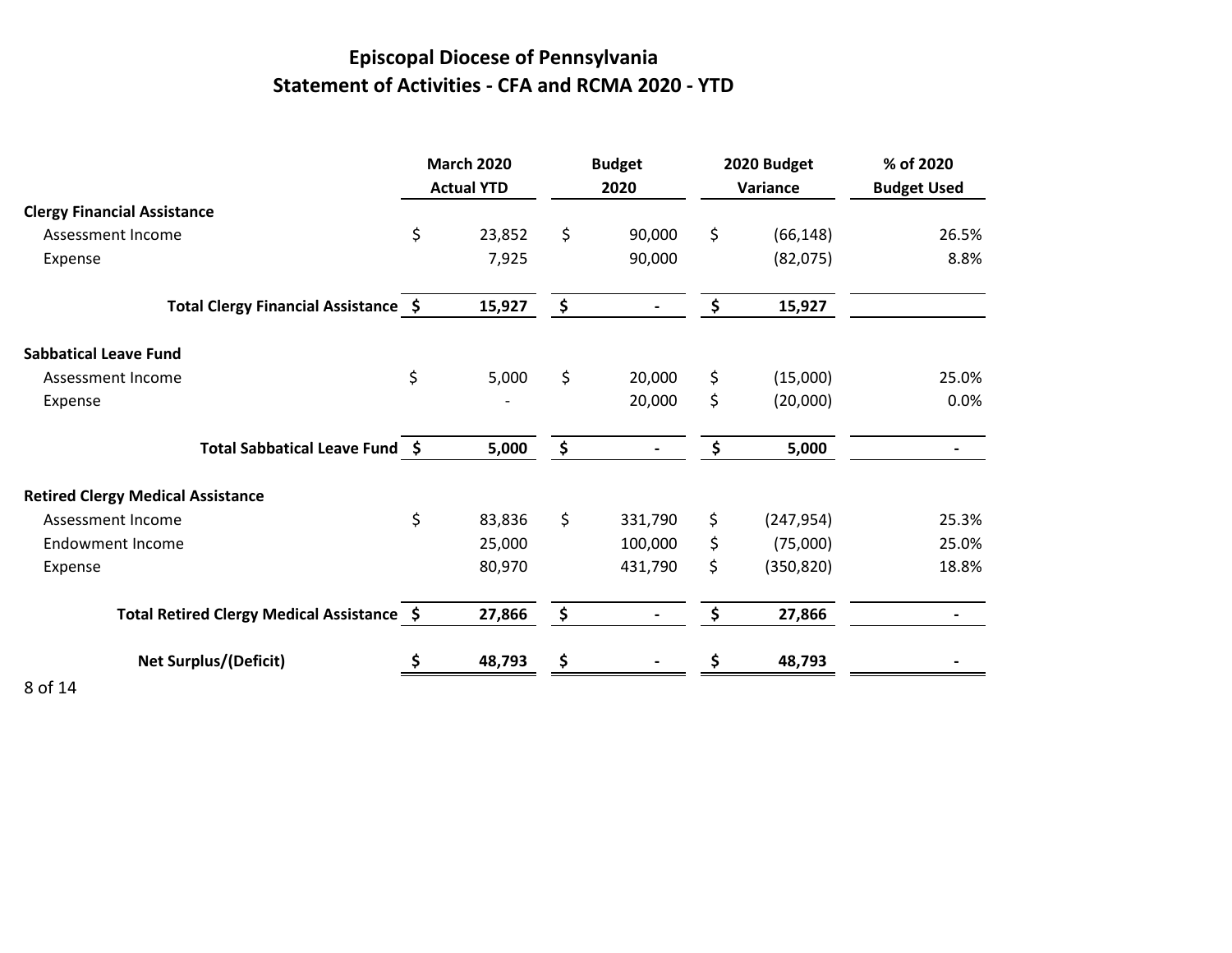## **Episcopal Diocese of Pennsylvania Committee Statement of Activities - 2020 YTD**

|                                   | <b>ECW</b><br>3/31/2020 | <b>Church Trng</b><br>3/31/2020 | <b>Christmas Fund</b><br>3/31/2020 | <b>Continuing Ed</b><br>3/31/2020 | <b>ATS</b><br>3/31/2020 | PTI<br>3/31/2020 | Total<br>3/31/2020 |
|-----------------------------------|-------------------------|---------------------------------|------------------------------------|-----------------------------------|-------------------------|------------------|--------------------|
| <b>Revenues</b>                   |                         |                                 |                                    |                                   |                         |                  |                    |
| <b>Investment Income</b>          | \$6,074                 | \$19,260                        | \$29,975                           | \$12,154                          | \$15,661                | \$6,694          | \$89,819           |
| <b>Total Revenues</b>             | \$6,074                 | \$19,260                        | \$29,975                           | \$12,154                          | \$15,661                | \$6,694          | \$89,819           |
| <b>Expenses</b>                   |                         |                                 |                                    |                                   |                         |                  |                    |
| Honoria                           | \$0                     | \$0                             | \$0                                | \$200                             | \$0                     | \$0              | \$200              |
| <b>Grants and Other Subsidies</b> | \$0                     | \$0                             | \$16,609                           | \$5,634                           | \$9,150                 | \$6,694          | \$38,087           |
| <b>Total Expenses</b>             | \$0                     | \$0                             | \$16,609                           | \$5,834                           | \$9,150                 | \$6,694          | \$38,287           |
|                                   |                         |                                 |                                    |                                   |                         |                  |                    |
| <b>NET SURPLUS/(DEFICIT)</b>      | \$6,074                 | \$19,260                        | \$13,366                           | \$6,320                           | \$6,511                 | \$0              | \$51,531           |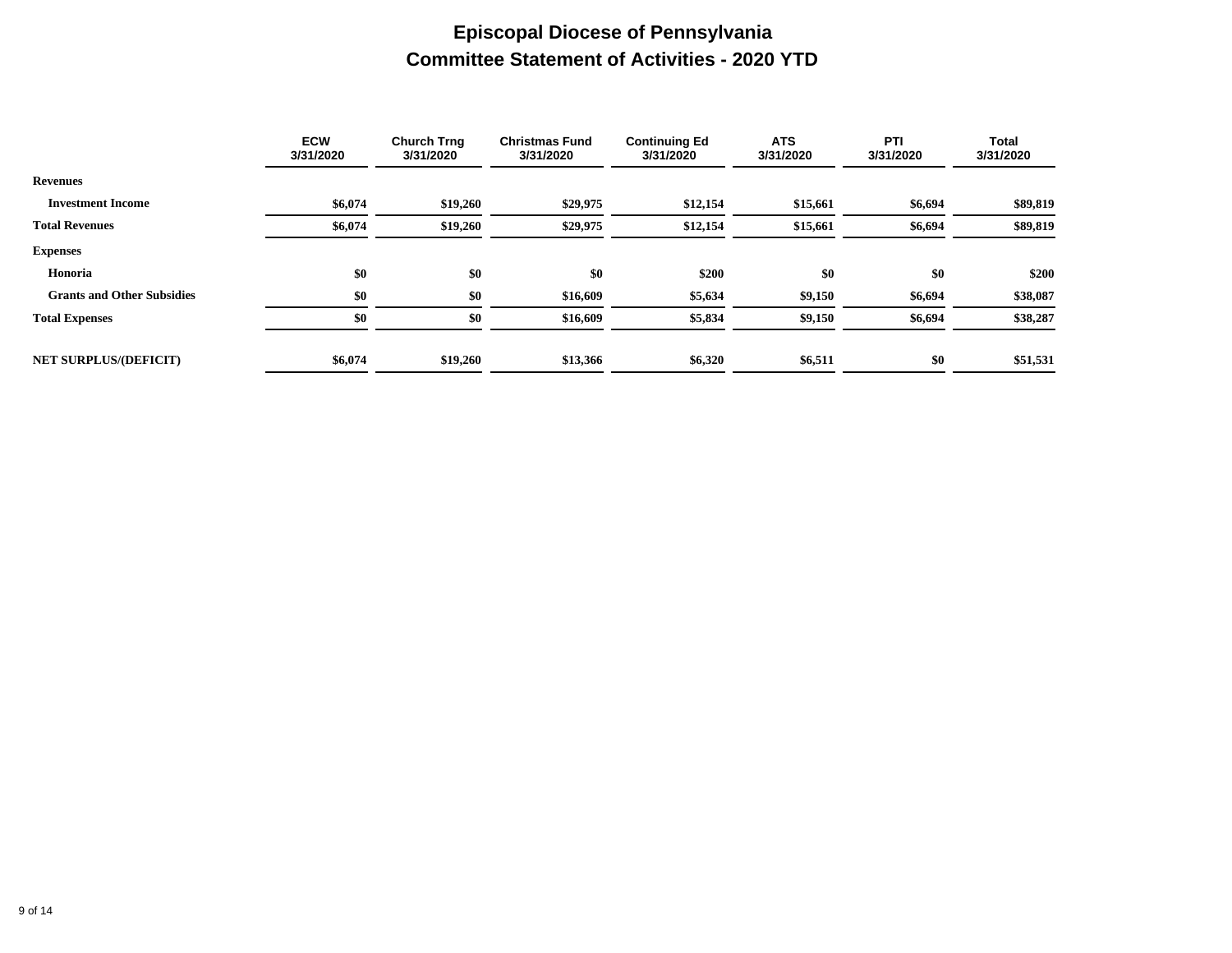### **Episcopal Diocese of Pennsylvania Other Diocesan Activities Statement of Activities - 2020 YTD**

|                                   | <b>Episcopal Clerg</b><br>Assn. of PA<br>3/31/2020 | Wapiti<br>Maintenance **<br>3/31/2020 | Deacon<br>Intern<br>3/31/2020 | Closed<br>Churches <sup>**</sup><br>3/31/2020 | <b>Bishop's</b><br><b>Discretionary</b><br>3/31/2020 | <b>Nunns Fund</b><br>3/31/2020 | Other Income<br>and Expense<br>3/31/2020 | <b>Total</b><br>3/31/2020 |
|-----------------------------------|----------------------------------------------------|---------------------------------------|-------------------------------|-----------------------------------------------|------------------------------------------------------|--------------------------------|------------------------------------------|---------------------------|
| <b>Revenues</b>                   |                                                    |                                       |                               |                                               |                                                      |                                |                                          |                           |
| <b>Contributions - Other</b>      | \$0                                                | \$0                                   | \$0                           | \$0                                           | \$3,849                                              | \$0                            | \$0                                      | \$3,848.65                |
| <b>Investment Income</b>          | \$0                                                | \$0                                   | \$19,954                      | \$231                                         | \$1,365                                              | \$77,206                       | \$2,160                                  | \$100,916.79              |
| <b>Other Income</b>               | \$5,585                                            | \$900                                 | \$0                           | \$3,750                                       | \$0                                                  | \$0                            | \$568                                    | \$10,803.49               |
| <b>Total Revenues</b>             | \$5,585                                            | \$900                                 | \$19,954                      | \$3,981                                       | \$5,214                                              | \$77,206                       | \$2,729                                  | \$115,568.93              |
| <b>Expenses</b>                   |                                                    |                                       |                               |                                               |                                                      |                                |                                          |                           |
| <b>Salaries</b>                   | \$0                                                | \$0                                   | \$0                           | \$1,500                                       | \$0                                                  | \$0                            | \$0                                      | \$1,500.00                |
| <b>Insurance</b>                  | \$0                                                | \$3,064                               | \$0                           | \$0                                           | \$0                                                  | \$0                            | \$0                                      | \$3,064.00                |
| <b>Meeting Expense</b>            | \$0                                                | \$900                                 | \$0                           | \$0                                           | \$0                                                  | \$0                            | \$0                                      | \$900.00                  |
| <b>Supplies</b>                   | \$0                                                | \$0                                   | \$0                           | \$143                                         | \$0                                                  | \$0                            | \$0                                      | \$143.44                  |
| <b>Repair and Maintenance</b>     | \$0                                                | \$159                                 | \$0                           | \$20,034                                      | \$0                                                  | \$0                            | \$0                                      | \$20,193.46               |
| <b>Travel</b>                     | \$0                                                | \$0                                   | \$0                           | \$4,238                                       | \$0                                                  | \$0                            | \$0                                      | \$4,237.75                |
| <b>Utilities</b>                  | \$0                                                | \$2,035                               | \$0                           | \$17,904                                      | \$0                                                  | \$0                            | \$1,007                                  | \$20,945.89               |
| <b>Telecommunications</b>         | \$0                                                | \$0                                   | \$0                           | \$319                                         | \$0                                                  | \$0                            | \$0                                      | \$319.46                  |
| <b>Grants and Other Subsidies</b> | \$0                                                | \$0                                   | \$19,716                      | \$0                                           | \$1,900                                              | \$53,498                       | \$0                                      | \$75,113.79               |
| <b>Miscellaneous</b>              | \$0                                                | \$0                                   | \$0                           | \$0                                           | \$0                                                  | \$0                            | (\$1,497)                                | $(\$1,497.47)$            |
| 3719 Expenses                     | \$79                                               | \$0                                   | \$0                           | \$0                                           | \$0                                                  | \$0                            | \$0                                      | \$78.72                   |
| <b>Real Estate Tax</b>            | \$0                                                | \$0                                   | \$0                           | \$789                                         | \$0                                                  | \$0                            | \$0                                      | \$788.61                  |
| <b>Total Expenses</b>             | \$79                                               | \$6,158                               | \$19,716                      | \$44,927                                      | \$1,900                                              | \$53,498                       | $(\$491)$                                | \$125,787.65              |
| <b>NET SURPLUS/(DEFICIT)</b>      | \$5,506                                            | $(\$5,258)$                           | \$238                         | $(\$40,946)$                                  | \$3,314                                              | \$23,708                       | \$3,219                                  | $(\$10,218.72)$           |
|                                   |                                                    |                                       |                               |                                               |                                                      |                                |                                          |                           |

10 of 14 \*\* Wapiti & Closed Church Fund activity shown summarized on Unified Budget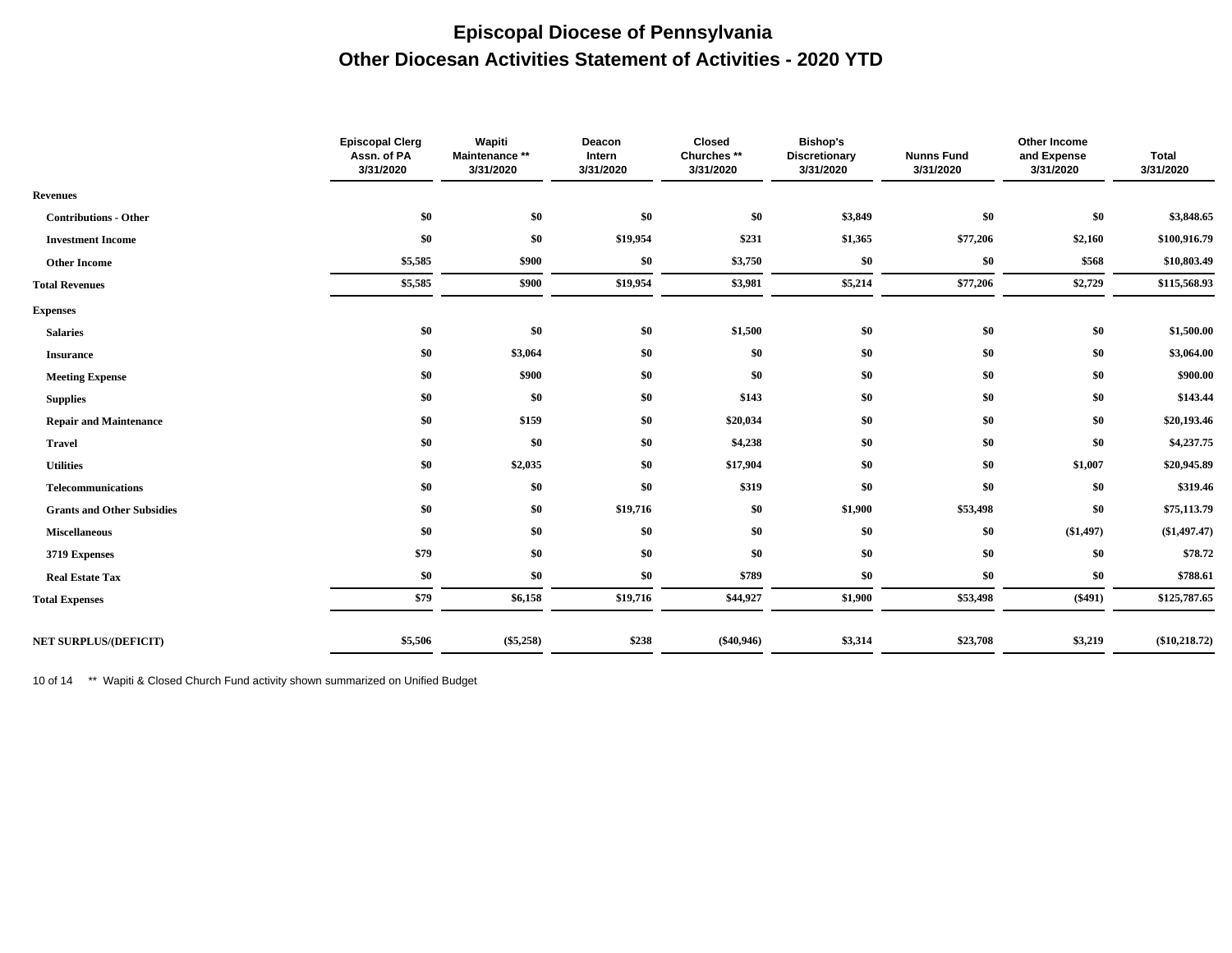## **Episcopal Diocese of Pennsylvania Statement of Activities**

Non-Cash Diocesan Activities 2020 - Year To Date

|                              | Investment<br>Gain/Loss<br>3/31/2020 | <b>Depreciation</b><br>and Fees<br>3/31/2020 | <b>Closed Church</b><br><b>Property Appraisal</b><br>3/31/2020 | Change in<br><b>Perpetual Trust</b><br>3/31/2020 | <b>Bad Debt</b><br><b>Expense</b><br>3/31/2020 | <b>Total</b><br>3/31/2020 |
|------------------------------|--------------------------------------|----------------------------------------------|----------------------------------------------------------------|--------------------------------------------------|------------------------------------------------|---------------------------|
| <b>NET SURPLUS/(DEFICIT)</b> | 80                                   | \$0                                          | \$0                                                            | \$0                                              | \$0                                            | \$0                       |

11 of 14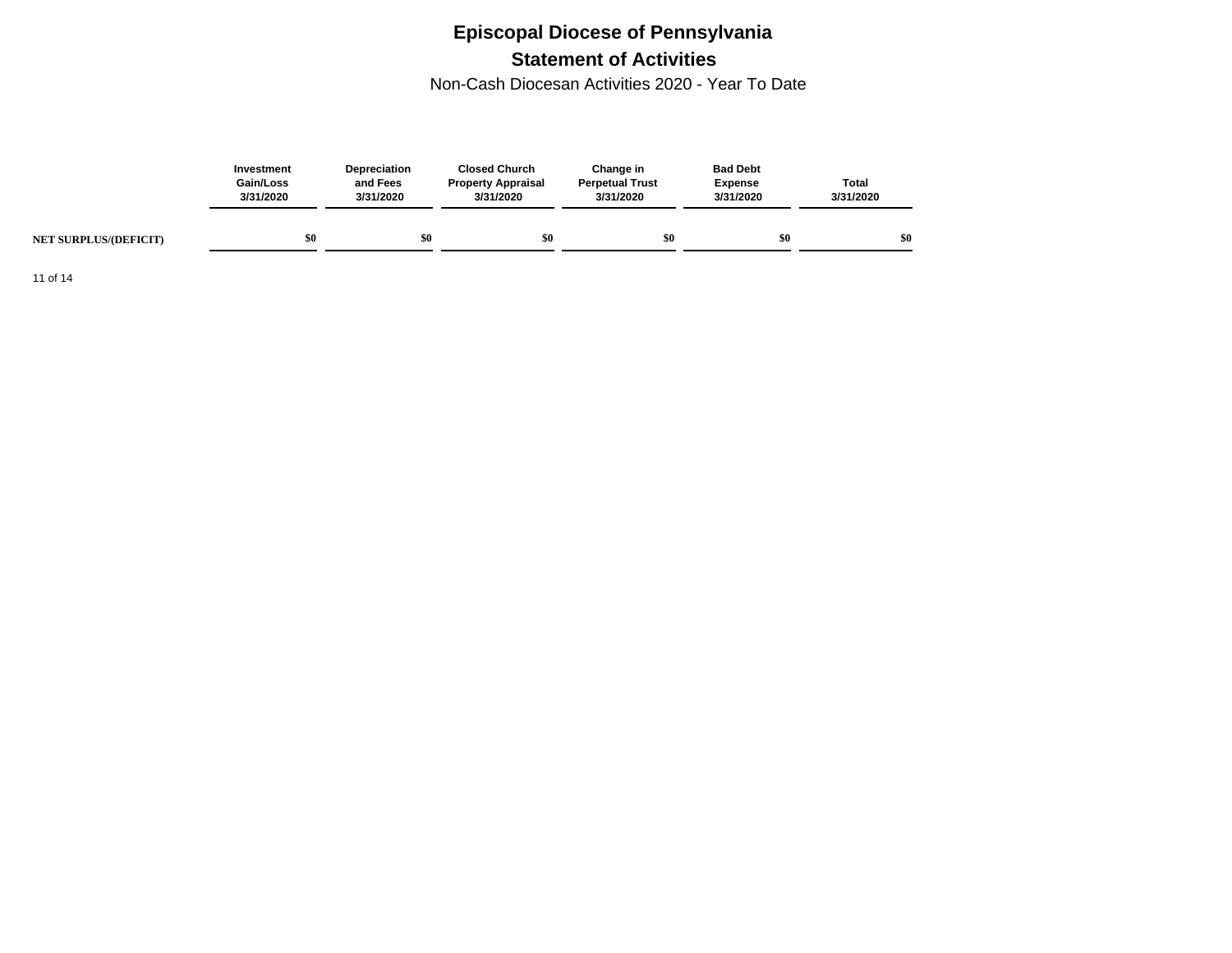### **Episcopal Diocese of Pennsyvania Statement of Financial Position 3/31/20**

| <b>Assets</b>                                  |    | 3/31/2020  |    | 3/31/2019  |                               |               |           |             |
|------------------------------------------------|----|------------|----|------------|-------------------------------|---------------|-----------|-------------|
| Cash                                           | \$ | 3,507,473  | \$ | 2,675,201  | <b>Cash Detail</b>            |               |           |             |
| <b>Contributions Receivable</b>                |    |            |    |            |                               |               | 2020      | 2019        |
| <b>Pledges</b>                                 |    | 409,998    |    | 358,283    | <b>Bishop's Discretionary</b> | $\sqrt[6]{2}$ | 5,314     | \$<br>3,200 |
| Other                                          |    |            |    |            | <b>Designated Funds</b>       |               | 1,363,446 | 1,283,330   |
| <b>Assessments Receivable</b>                  |    | 1,682,454  |    | 1,404,934  | Operating                     |               | 1,221,082 | 1,088,639   |
| <b>Other Receivables</b>                       |    | 168,124    |    | 158,581    | <b>Closed Churches</b>        |               | 710,129   | 10,193      |
| <b>Prepaid Expenses</b>                        |    | 129,606    |    | 79,362     | Nunns Operating               |               | 207,252   | 289,589     |
| <b>Investments</b>                             |    | 59,610,067 |    | 64,311,349 | Petty Cash                    |               | 250       | 250         |
| <b>Charitable Remainder Trusts</b>             |    | 112,000    |    | 112,000    | <b>Total Cash</b>             | S.            | 3,507,473 | \$2,675,201 |
| <b>Real Estate Held for Sale</b>               |    |            |    |            |                               |               |           |             |
| <b>Loans Receivable</b>                        |    | 149,388    |    | 103,002    |                               |               |           |             |
| <b>Property and Equipment, Net</b>             |    | 6,816,012  |    | 6,342,503  |                               |               |           |             |
| <b>Beneficial Interest in Perpetual Trusts</b> |    | 4,475,694  |    | 4,425,956  |                               |               |           |             |
| <b>Total Assets</b>                            |    | 77,060,817 | -S | 79,971,171 |                               |               |           |             |
| <b>Liabilities</b>                             |    |            |    |            |                               |               |           |             |
| <b>Accounts Payable and Accrued Expenses</b>   | \$ | 384,719    | \$ | 208,143    |                               |               |           |             |
| <b>Post-Retirement Benefit Obligation</b>      |    | 3,850,000  |    | 3,850,000  |                               |               |           |             |
| <b>Total Liabilities</b>                       | S  | 4,234,719  | \$ | 4,058,143  |                               |               |           |             |
| <b>Net Assets</b>                              |    | 72,826,098 |    | 75,913,028 |                               |               |           |             |
| <b>Total Liabilities and Net Assets</b>        |    | 77,060,817 | S. | 79,971,171 |                               |               |           |             |

|                   |    | 2020      | 2019         |
|-------------------|----|-----------|--------------|
| p's Discretionary | \$ | 5,314     | 3,200<br>-\$ |
| nated Funds       |    | 1,363,446 | 1,283,330    |
| ating             |    | 1,221,082 | 1,088,639    |
| d Churches        |    | 710,129   | 10,193       |
| s Operating       |    | 207,252   | 289,589      |
| Cash              |    | 250       | 250          |
| Cash              | S  | 3,507,473 | \$2,675,201  |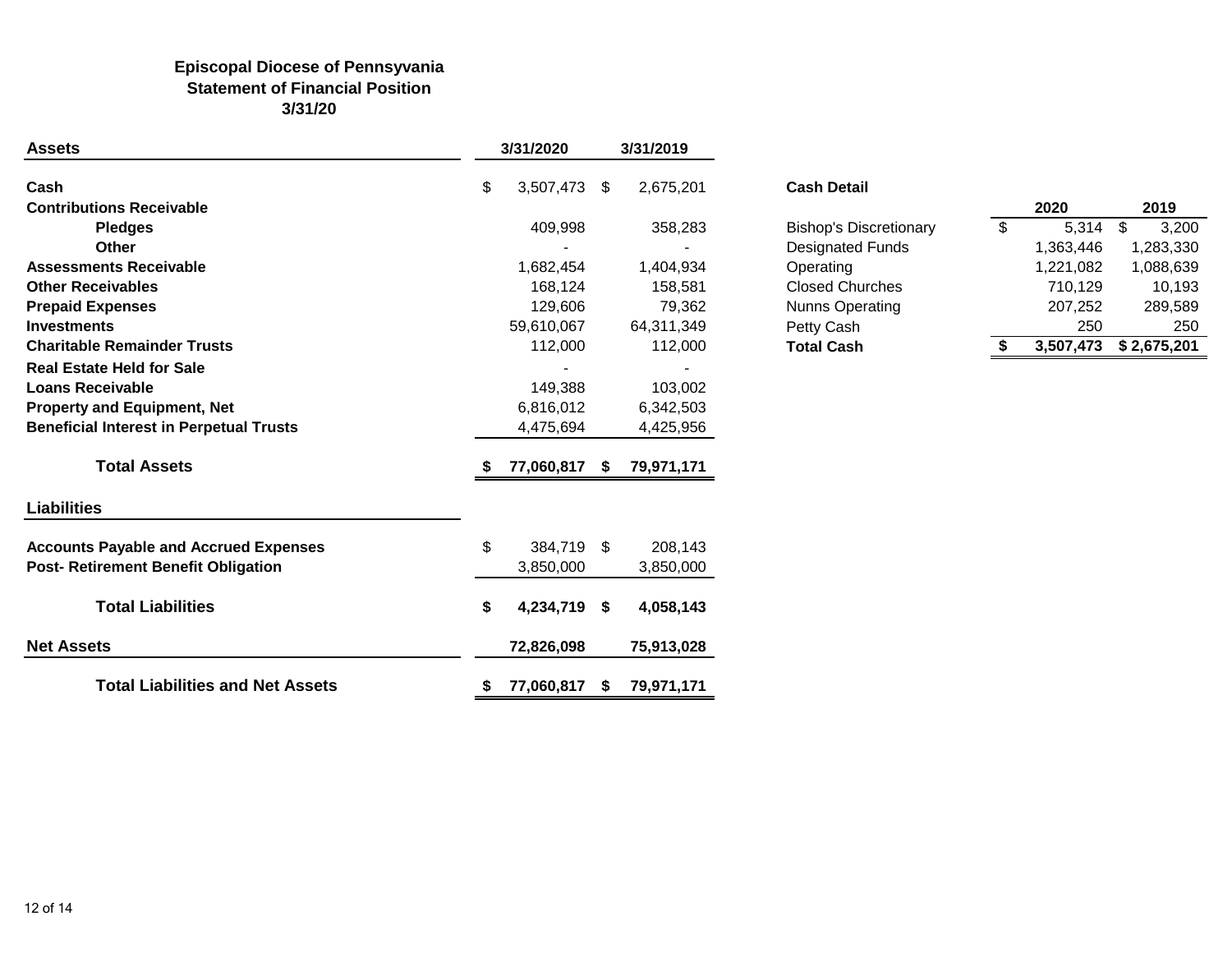### **Episcopal Diocese of Pennsylvania**

### **Notes to the Financial Statements**

### **March 2020**

**1**. Certain closed operations of DIOPA, such as the Maryland property and closed churches, as expense lines on Unified Budget Report, and Other Diocesan Activities on the attached monthly financial statements. The funding of these expenses comes from distributions from the Diocesan Property Fund. As these are cash transfers from the Foundation fund to our bank account to pay these closed operations expenses, we cannot count these transfers as revenue. These monies had previously been recognized as revenue, principally through the sale of closed church assets which were deposited into the Diocesan Property Fund. As a consequence, budget performance will be unfavorably distorted. That is, actual expense for these items will be shown on statements but the corresponding funding from non-revenue sources will not.